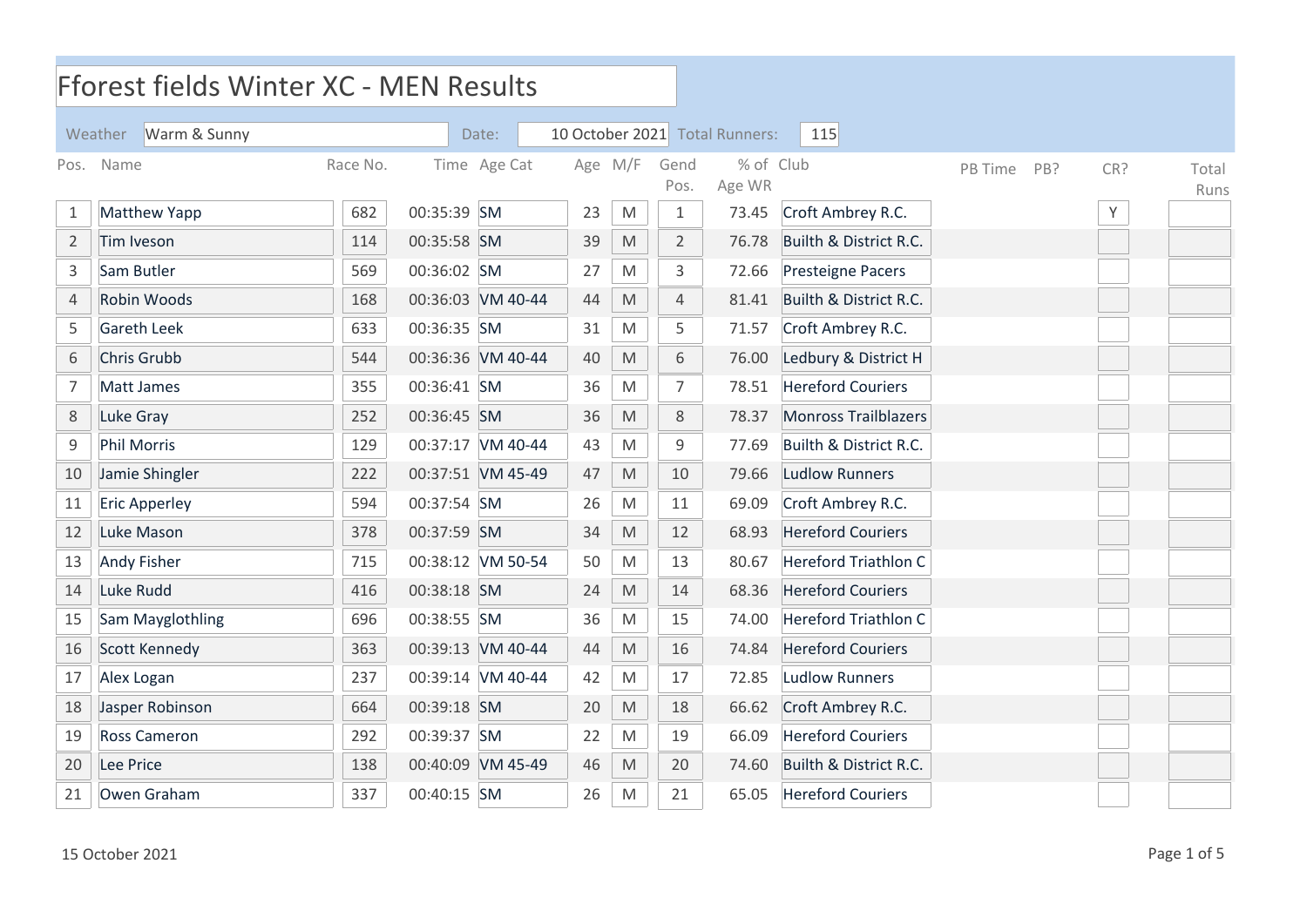| Pos. | Name                       | Race No. |                 | Time Age Cat      |    | Age M/F                                                                                                    | Gend | % of Club |                             | PB Time | PB? | CR? | Total          |
|------|----------------------------|----------|-----------------|-------------------|----|------------------------------------------------------------------------------------------------------------|------|-----------|-----------------------------|---------|-----|-----|----------------|
|      |                            |          |                 |                   |    |                                                                                                            | Pos. | Age WR    |                             |         |     |     | Runs           |
| 22   | Ryan Lawrence              | 369      | 00:40:18 SM     |                   | 30 | $\mathsf{M}% _{T}=\mathsf{M}_{T}\!\left( a,b\right) ,\ \mathsf{M}_{T}=\mathsf{M}_{T}\!\left( a,b\right) ,$ | 22   | 64.97     | <b>Hereford Couriers</b>    |         |     |     |                |
| 23   | Ryan Knight                | 366      | 00:41:02 SM     |                   | 27 | M                                                                                                          | 23   | 63.81     | <b>Hereford Couriers</b>    |         |     |     |                |
| 24   | James Morgan               | 694      |                 | 00:41:19 VM 40-44 | 40 | M                                                                                                          | 24   | 67.33     | <b>Hereford Triathlon C</b> |         |     |     |                |
| 25   | Gavin Jones                | 256      | 00:41:21 SM     |                   | 29 | M                                                                                                          | 25   | 63.32     | <b>Monross Trailblazers</b> |         |     |     |                |
| 26   | Simon Norwood              | 647      |                 | 00:41:50 VM 50-54 | 51 | M                                                                                                          | 26   | 74.14     | Croft Ambrey R.C.           |         |     |     |                |
| 27   | <b>Grant Womack</b>        | 678      |                 | 00:42:04 VM 40-44 | 40 | M                                                                                                          | 27   | 66.13     | Croft Ambrey R.C.           |         |     |     |                |
| 28   | <b>Ed Bullock</b>          | 6        | 00:42:14 SM     |                   | 31 | $\mathsf{M}% _{T}=\mathsf{M}_{T}\!\left( a,b\right) ,\ \mathsf{M}_{T}=\mathsf{M}_{T}\!\left( a,b\right) ,$ | 28   | 62.00     | <b>Wye Valley Runners</b>   | 32:49   |     |     | $\overline{2}$ |
| 29   | Haydn O'Reilly             | 134      |                 | 00:42:37 VM 40-44 | 43 | $\mathsf{M}% _{T}=\mathsf{M}_{T}\!\left( a,b\right) ,\ \mathsf{M}_{T}=\mathsf{M}_{T}\!\left( a,b\right) ,$ | 29   | 67.97     | Builth & District R.C.      |         |     |     |                |
| 30   | George Bartlett            | 346      | 00:42:41 SM     |                   | 29 | M                                                                                                          | 30   | 61.34     | <b>Hereford Couriers</b>    |         |     |     |                |
| 31   | <b>Stafford Rees</b>       | 146      |                 | 00:42:43 VM 50-54 | 51 | M                                                                                                          | 31   | 72.61     | Builth & District R.C.      |         |     |     |                |
| 32   | Stephen Hambridge          | 107      |                 | 00:42:47 VM 40-44 | 42 | M                                                                                                          | 32   | 66.81     | Builth & District R.C.      |         |     |     |                |
| 33   | <b>Adrian Taylor</b>       | 564      |                 | 00:42:50 VM 50-54 | 52 | M                                                                                                          | 33   | 72.88     | <b>Presteigne Pacers</b>    |         |     |     |                |
| 34   | <b>Ben Skinner</b>         | 425      | 00:43:02 SM     |                   | 36 | $\mathsf{M}% _{T}=\mathsf{M}_{T}\!\left( a,b\right) ,\ \mathsf{M}_{T}=\mathsf{M}_{T}\!\left( a,b\right) ,$ | 34   | 66.92     | <b>Hereford Couriers</b>    |         |     |     |                |
| 35   | Lea Wood                   | 75       | 00:43:10 SM     |                   | 37 | $\mathsf{M}% _{T}=\mathsf{M}_{T}\!\left( a,b\right) ,\ \mathsf{M}_{T}=\mathsf{M}_{T}\!\left( a,b\right) ,$ | 35   | 63.05     | <b>Wye Valley Runners</b>   |         |     |     |                |
| 36   | Kieran Merrick             | 383      | 00:43:16 SM     |                   | 26 | M                                                                                                          | 36   | 60.52     | <b>Hereford Couriers</b>    |         |     |     |                |
| 37   | <b>Richard Bevan</b>       | 243      |                 | 00:43:29 VM 45-49 | 47 | M                                                                                                          | 37   | 69.34     | <b>Monross Trailblazers</b> |         |     |     |                |
| 38   | <b>Nigel Taylor</b>        | 668      |                 | 00:43:41 VM 55-59 | 55 | M                                                                                                          | 38   | 72.95     | Croft Ambrey R.C.           |         |     |     |                |
| 39   | <b>Christopher Harness</b> | 253      |                 | 00:44:13 VM 40-44 | 44 | M                                                                                                          | 39   | 66.38     | <b>Monross Trailblazers</b> |         |     |     |                |
| 40   | <b>Andrew Stephens</b>     | 264      |                 | 00:44:25 VM 45-49 | 47 | $\mathsf{M}% _{T}=\mathsf{M}_{T}\!\left( a,b\right) ,\ \mathsf{M}_{T}=\mathsf{M}_{T}\!\left( a,b\right) ,$ | 40   | 67.88     | <b>Monross Trailblazers</b> |         |     |     |                |
| 41   | Douglas Glasgow            | 572      | 00:44:33 SM     |                   | 32 | $\mathsf{M}% _{T}=\mathsf{M}_{T}\!\left( a,b\right) ,\ \mathsf{M}_{T}=\mathsf{M}_{T}\!\left( a,b\right) ,$ | 41   | 58.77     | <b>Presteigne Pacers</b>    |         |     |     |                |
| 42   | Joe Collins                | 479      | 00:44:44 JM U20 |                   | 17 | $\mathsf{M}% _{T}=\mathsf{M}_{T}\!\left( a,b\right) ,\ \mathsf{M}_{T}=\mathsf{M}_{T}\!\left( a,b\right) ,$ | 42   | 60.47     | <b>Hay Hotfooters</b>       |         |     |     |                |
| 43   | <b>Richard Bullass</b>     | 172      | 00:44:59 SM     |                   | 27 | M                                                                                                          | 43   | 58.21     | Builth & District R.C.      |         |     |     |                |
| 44   | <b>Martin Carter</b>       | 296      |                 | 00:45:05 VM 55-59 | 56 | M                                                                                                          | 44   | 71.46     | <b>Hereford Couriers</b>    |         |     |     |                |
| 45   | George Ware                | 448      | 00:45:09 SM     |                   | 24 | M                                                                                                          | 45   | 57.99     | <b>Hereford Couriers</b>    |         |     |     |                |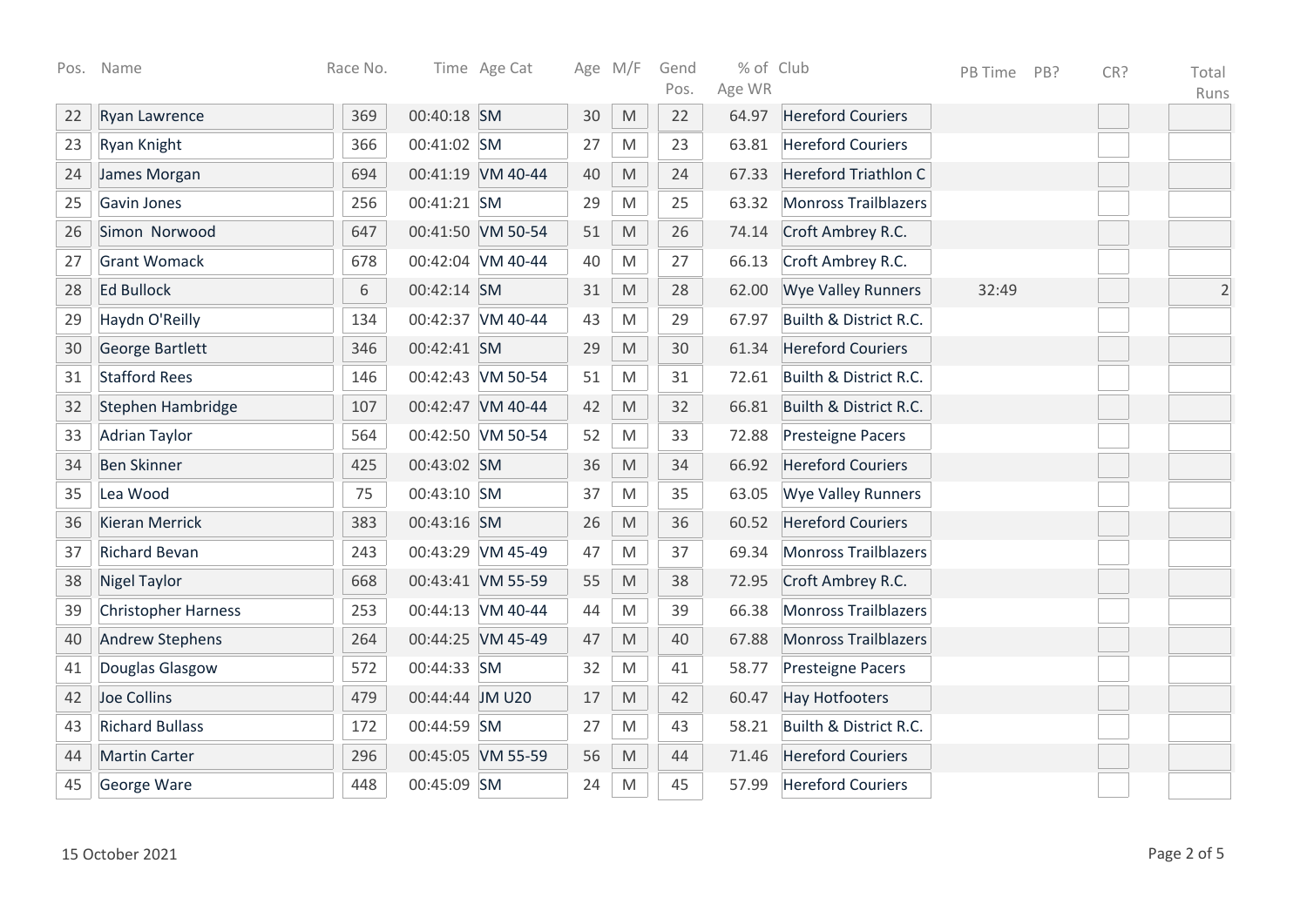| Pos. | Name                    | Race No. |             | Time Age Cat      |    | Age M/F                                                                                                    | Gend | % of Club |                             | PB Time | PB? | CR? | Total          |
|------|-------------------------|----------|-------------|-------------------|----|------------------------------------------------------------------------------------------------------------|------|-----------|-----------------------------|---------|-----|-----|----------------|
|      |                         |          |             |                   |    |                                                                                                            | Pos. | Age WR    |                             |         |     |     | Runs           |
| 46   | Harry Woodhouse         | 459      | 00:45:13 SM |                   | 20 | $\mathsf{M}% _{T}=\mathsf{M}_{T}\!\left( a,b\right) ,\ \mathsf{M}_{T}=\mathsf{M}_{T}\!\left( a,b\right) ,$ | 46   | 57.91     | <b>Hereford Couriers</b>    |         |     |     |                |
| 47   | Dai Harris              | 110      | 00:45:23 SM |                   | 37 | M                                                                                                          | 47   | 59.97     | Builth & District R.C.      |         |     |     |                |
| 48   | Chris Law               | 542      |             | 00:45:36 VM 55-59 | 56 | M                                                                                                          | 48   | 70.65     | Ledbury & District H        |         |     |     |                |
| 49   | Jonathan Sims           | 174      | 00:45:46 SM |                   | 33 | $\mathsf{M}% _{T}=\mathsf{M}_{T}\!\left( a,b\right) ,\ \mathsf{M}_{T}=\mathsf{M}_{T}\!\left( a,b\right) ,$ | 49   | 57.21     | Builth & District R.C.      |         |     |     |                |
| 50   | <b>Peter Summers</b>    | 532      | 00:45:57 SM |                   | 35 | M                                                                                                          | 50   | 58.43     | <b>Hay Hotfooters</b>       |         |     |     |                |
| 51   | <b>IAN CHUBB</b>        | 188      |             | 00:46:07 VM 50-54 | 52 | M                                                                                                          | 51   | 67.69     | <b>Ludlow Runners</b>       |         |     |     |                |
| 52   | Kevin Kerrigan          | 364      | 00:46:17 SM |                   | 24 | M                                                                                                          | 52   | 56.57     | <b>Hereford Couriers</b>    |         |     |     |                |
| 53   | <b>Matthew Sullivan</b> | 175      | 00:46:34 SM |                   | 29 | ${\sf M}$                                                                                                  | 53   | 56.23     | Builth & District R.C.      |         |     |     |                |
| 54   | Paul Mammatt            | 704      |             | 00:46:36 VM 50-54 | 53 | $\mathsf{M}% _{T}=\mathsf{M}_{T}\!\left( a,b\right) ,\ \mathsf{M}_{T}=\mathsf{M}_{T}\!\left( a,b\right) ,$ | 54   | 67.45     | <b>Hereford Triathlon C</b> |         |     |     |                |
| 55   | <b>Craig Bufton</b>     | 85       | 00:46:36 SM |                   | 39 | $\mathsf{M}% _{T}=\mathsf{M}_{T}\!\left( a,b\right) ,\ \mathsf{M}_{T}=\mathsf{M}_{T}\!\left( a,b\right) ,$ | 55   | 59.26     | Builth & District R.C.      |         |     |     |                |
| 56   | <b>Steve Goodridge</b>  | 492      |             | 00:46:59 VM 55-59 | 59 | $\mathsf{M}% _{T}=\mathsf{M}_{T}\!\left( a,b\right) ,\ \mathsf{M}_{T}=\mathsf{M}_{T}\!\left( a,b\right) ,$ | 56   | 70.88     | <b>Hay Hotfooters</b>       |         |     |     |                |
| 57   | Alex Tootell            | 723      |             | 00:47:13 VM 45-49 | 47 | M                                                                                                          | 57   | 63.85     | <b>Hereford Triathlon C</b> |         |     |     |                |
| 58   | Mark Dunn               | 29       |             | 00:47:19 VM 55-59 | 57 | M                                                                                                          | 58   | 68.83     | <b>Wye Valley Runners</b>   |         |     |     |                |
| 59   | Andy Ware               | 693      |             | 00:47:28 VM 50-54 | 54 | M                                                                                                          | 59   | 66.68     | Hereford Triathlon C        |         |     |     |                |
| 60   | <b>Andy Taylor</b>      | 691      |             | 00:47:28 VM 45-49 | 49 | M                                                                                                          | 60   | 64.47     | Hereford Triathlon C        |         |     |     |                |
| 61   | David Millichap         | 640      |             | 00:47:36 VM 50-54 | 52 | M                                                                                                          | 61   | 65.58     | Croft Ambrey R.C.           |         |     |     |                |
| 62   | <b>Chris Smart</b>      | 426      |             | 00:48:14 VM 55-59 | 56 | $\mathsf{M}% _{T}=\mathsf{M}_{T}\!\left( a,b\right) ,\ \mathsf{M}_{T}=\mathsf{M}_{T}\!\left( a,b\right) ,$ | 62   | 66.79     | <b>Hereford Couriers</b>    |         |     |     |                |
| 63   | <b>Daniel Pavitt</b>    | 215      |             | 00:48:31 VM 55-59 | 56 | $\mathsf{M}% _{T}=\mathsf{M}_{T}\!\left( a,b\right) ,\ \mathsf{M}_{T}=\mathsf{M}_{T}\!\left( a,b\right) ,$ | 63   | 66.40     | <b>Ludlow Runners</b>       |         |     |     |                |
| 64   | <b>Michael Powell</b>   | 399      |             | 00:48:40 VM 50-54 | 50 | M                                                                                                          | 64   | 63.32     | <b>Hereford Couriers</b>    |         |     |     |                |
| 65   | Peter Bowen             | 4        |             | 00:49:06 VM 60-64 | 60 | $\mathsf{M}% _{T}=\mathsf{M}_{T}\!\left( a,b\right) ,\ \mathsf{M}_{T}=\mathsf{M}_{T}\!\left( a,b\right) ,$ | 65   | 68.53     | <b>Wye Valley Runners</b>   | 31:56   |     |     | $\overline{c}$ |
| 66   | James Fletcher          | 248      |             | 00:49:09 VM 55-59 | 55 | $\mathsf{M}% _{T}=\mathsf{M}_{T}\!\left( a,b\right) ,\ \mathsf{M}_{T}=\mathsf{M}_{T}\!\left( a,b\right) ,$ | 66   | 64.84     | <b>Monross Trailblazers</b> |         |     |     |                |
| 67   | <b>David Francis</b>    | 103      |             | 00:49:24 VM 50-54 | 50 | M                                                                                                          | 67   | 62.38     | Builth & District R.C.      |         |     |     |                |
| 68   | <b>Paul Bouston</b>     | 716      |             | 00:49:43 VM 50-54 | 53 | $\mathsf{M}% _{T}=\mathsf{M}_{T}\!\left( a,b\right) ,\ \mathsf{M}_{T}=\mathsf{M}_{T}\!\left( a,b\right) ,$ | 68   | 63.22     | <b>Hereford Triathlon C</b> |         |     |     |                |
| 69   | Dave Barrett            | 595      |             | 00:49:52 VM 50-54 | 54 | M                                                                                                          | 69   | 63.47     | Croft Ambrey R.C.           |         |     |     |                |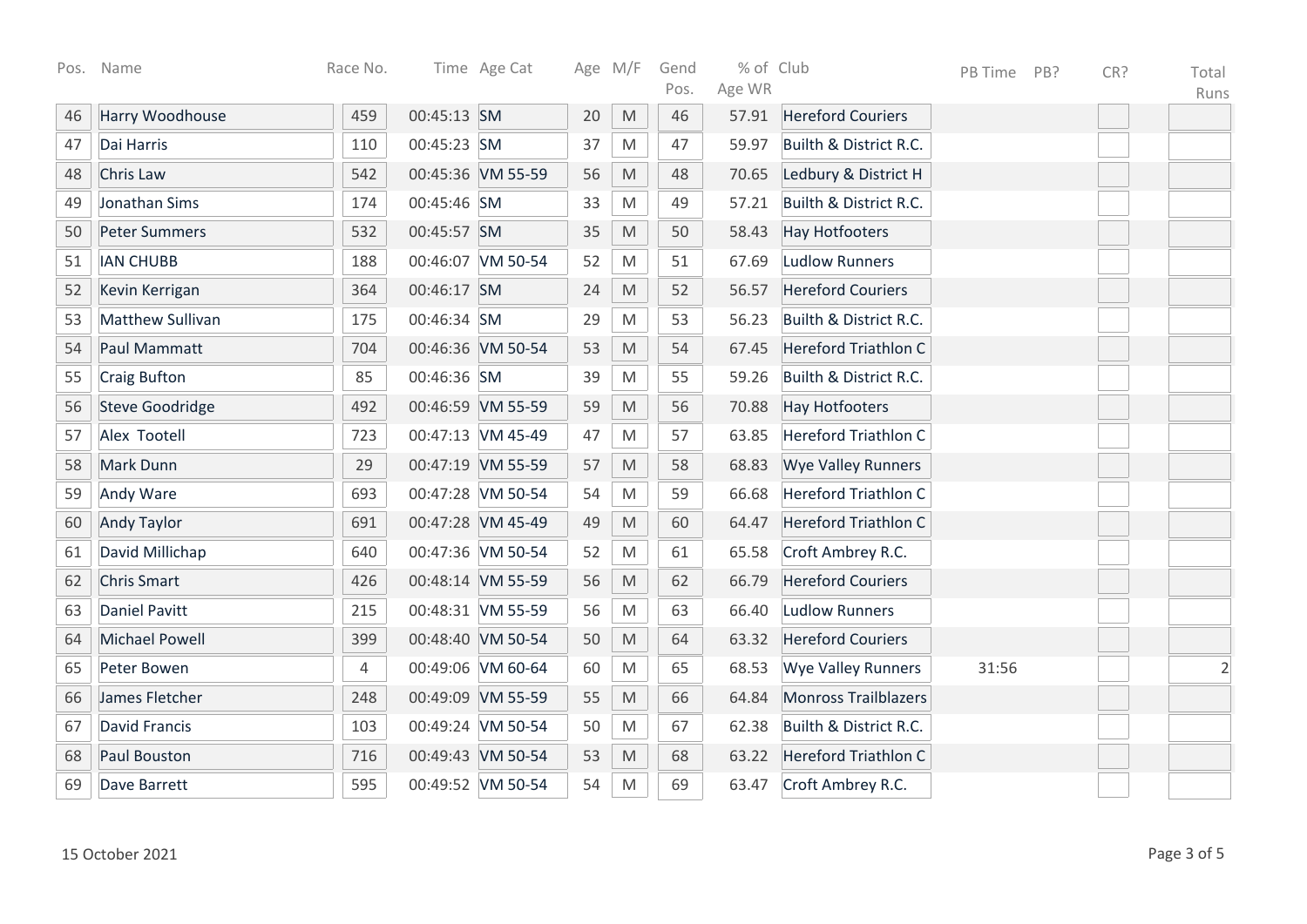| Pos. | Name                        | Race No. |             | Time Age Cat      |    | Age M/F                                                                                                    | Gend<br>Pos. | % of Club<br>Age WR |                             | PB Time | PB? | CR? | Total |
|------|-----------------------------|----------|-------------|-------------------|----|------------------------------------------------------------------------------------------------------------|--------------|---------------------|-----------------------------|---------|-----|-----|-------|
| 70   | <b>Paddy Nugent</b>         | 51       |             | 00:50:00 VM 60-64 | 60 | M                                                                                                          | 70           | 67.30               | <b>Wye Valley Runners</b>   |         |     |     | Runs  |
|      |                             |          |             |                   |    |                                                                                                            |              |                     |                             |         |     |     |       |
| 71   | <b>Roland Preece</b>        | 658      |             | 00:50:04 VM 55-59 | 55 | M                                                                                                          | 71           | 63.65               | Croft Ambrey R.C.           |         |     |     |       |
| 72   | <b>Aaron Smart</b>          | 467      | 00:50:07 SM |                   | 24 | $\mathsf{M}% _{T}=\mathsf{M}_{T}\!\left( a,b\right) ,\ \mathsf{M}_{T}=\mathsf{M}_{T}\!\left( a,b\right) ,$ | 72           | 52.24               | <b>Hereford Couriers</b>    |         |     |     |       |
| 73   | Ashley Robinson             | 663      |             | 00:50:13 VM 70-74 | 71 | $\mathsf{M}% _{T}=\mathsf{M}_{T}\!\left( a,b\right) ,\ \mathsf{M}_{T}=\mathsf{M}_{T}\!\left( a,b\right) ,$ | 73           | 76.37               | Croft Ambrey R.C.           |         |     |     |       |
| 74   | Lee Nicholson               | 133      | 00:50:17 SM |                   | 32 | $\mathsf{M}% _{T}=\mathsf{M}_{T}\!\left( a,b\right) ,\ \mathsf{M}_{T}=\mathsf{M}_{T}\!\left( a,b\right) ,$ | 74           | 52.07               | Builth & District R.C.      |         |     |     |       |
| 75   | <b>Rob Connell</b>          | 306      |             | 00:50:33 VM 60-64 | 61 | M                                                                                                          | 75           | 67.00               | <b>Hereford Couriers</b>    |         |     |     |       |
| 76   | John Jaspers                | 356      |             | 00:50:42 VM 50-54 | 51 | M                                                                                                          | 76           | 61.18               | <b>Hereford Couriers</b>    |         |     |     |       |
| 77   | <b>Christopher Padfield</b> | 551      |             | 00:50:53 VM 45-49 | 47 | M                                                                                                          | 77           | 59.25               | Ledbury & District H        |         |     |     |       |
| 78   | Ed Hogan                    | 558      |             | 00:51:09 VM 40-44 | 43 | $\mathsf{M}% _{T}=\mathsf{M}_{T}\!\left( a,b\right) ,\ \mathsf{M}_{T}=\mathsf{M}_{T}\!\left( a,b\right) ,$ | 78           | 56.63               | Ledbury & District H        |         |     |     |       |
| 79   | James Papworth              | 710      |             | 00:51:31 VM 50-54 | 52 | M                                                                                                          | 79           | 60.60               | <b>Hereford Triathlon C</b> |         |     |     |       |
| 80   | <b>Kevin Dunster</b>        | 531      |             | 00:51:48 VM 55-59 | 59 | $\mathsf{M}% _{T}=\mathsf{M}_{T}\!\left( a,b\right) ,\ \mathsf{M}_{T}=\mathsf{M}_{T}\!\left( a,b\right) ,$ | 80           | 64.29               | <b>Hay Hotfooters</b>       |         |     |     |       |
| 81   | <b>Peter Cartwright</b>     | 186      |             | 00:51:57 VM 65-69 | 65 | M                                                                                                          | 81           | 66.79               | <b>Ludlow Runners</b>       |         |     |     |       |
| 82   | <b>Steve Herington</b>      | 344      |             | 00:52:12 VM 70-74 | 73 | $\mathsf{M}% _{T}=\mathsf{M}_{T}\!\left( a,b\right) ,\ \mathsf{M}_{T}=\mathsf{M}_{T}\!\left( a,b\right) ,$ | 82           | 74.49               | <b>Hereford Couriers</b>    |         |     |     |       |
| 83   | Paul Parker                 | 213      |             | 00:52:15 VM 45-49 | 49 | M                                                                                                          | 83           | 58.56               | <b>Ludlow Runners</b>       |         |     |     |       |
| 84   | <b>Mick Collins</b>         | 481      |             | 00:52:52 VM 55-59 | 56 | $\mathsf{M}% _{T}=\mathsf{M}_{T}\!\left( a,b\right) ,\ \mathsf{M}_{T}=\mathsf{M}_{T}\!\left( a,b\right) ,$ | 84           | 60.94               | <b>Hay Hotfooters</b>       |         |     |     |       |
| 85   | <b>Michael Hodges</b>       | 173      |             | 00:52:55 VM 65-69 | 66 | $\mathsf{M}% _{T}=\mathsf{M}_{T}\!\left( a,b\right) ,\ \mathsf{M}_{T}=\mathsf{M}_{T}\!\left( a,b\right) ,$ | 85           | 66.83               | Builth & District R.C.      |         |     |     |       |
| 86   | Clive Richardson            | 221      |             | 00:53:07 VM 65-69 | 65 | $\mathsf{M}% _{T}=\mathsf{M}_{T}\!\left( a,b\right) ,\ \mathsf{M}_{T}=\mathsf{M}_{T}\!\left( a,b\right) ,$ | 86           | 65.33               | <b>Ludlow Runners</b>       |         |     |     |       |
| 87   | David Sutherland            | 158      |             | 00:53:25 VM 60-64 | 64 | M                                                                                                          | 87           | 64.56               | Builth & District R.C.      | 53:00   |     |     | 1     |
| 88   | <b>Robert Price</b>         | 142      |             | 00:53:29 VM 45-49 | 49 | M                                                                                                          | 88           | 57.21               | Builth & District R.C.      |         |     |     |       |
| 89   | <b>Colin Lancaster</b>      | 203      |             | 00:53:38 VM 60-64 | 60 | M                                                                                                          | 89           | 62.74               | <b>Ludlow Runners</b>       |         |     |     |       |
| 90   | John Parry                  | 171      |             | 00:53:44 VM 65-69 | 67 | $\mathsf{M}% _{T}=\mathsf{M}_{T}\!\left( a,b\right) ,\ \mathsf{M}_{T}=\mathsf{M}_{T}\!\left( a,b\right) ,$ | 90           | 67.06               | Builth & District R.C.      |         |     |     |       |
| 91   | Johnny Kramer               | 525      |             | 00:53:49 VM 55-59 | 58 | M                                                                                                          | 91           | 61.20               | <b>Hay Hotfooters</b>       |         |     |     |       |
| 92   | lain Hutchinson             | 701      | 00:53:54 SM |                   | 38 | $\mathsf{M}% _{T}=\mathsf{M}_{T}\!\left( a,b\right) ,\ \mathsf{M}_{T}=\mathsf{M}_{T}\!\left( a,b\right) ,$ | 92           | 50.87               | <b>Hereford Triathlon C</b> |         |     |     |       |
| 93   | Gary Gunner                 | 618      |             | 00:54:14 VM 75-79 | 75 | M                                                                                                          | 93           | 72.68               | Croft Ambrey R.C.           |         |     |     |       |